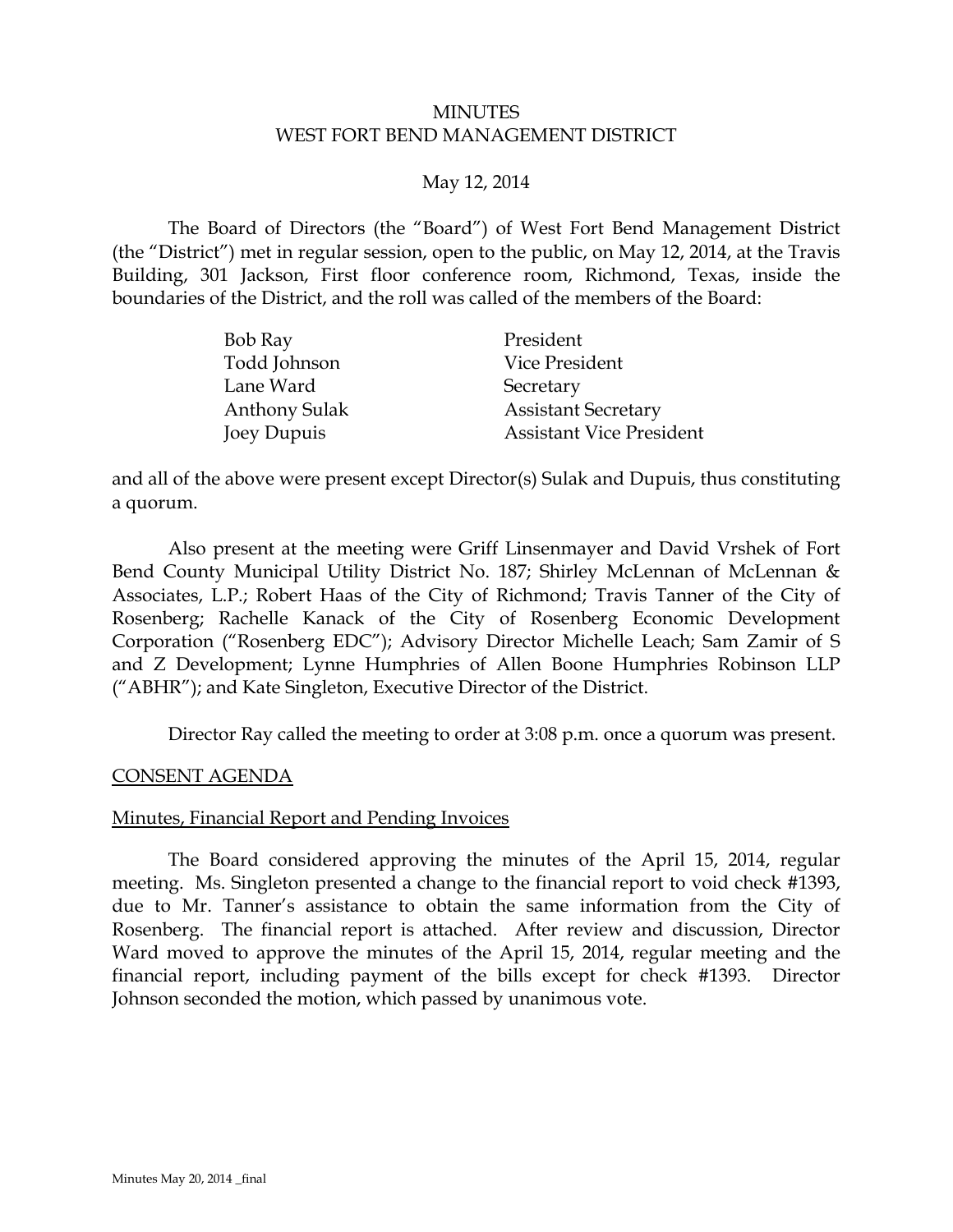#### REGULAR AGENDA

#### Comments from the Public

There were no comments from the public.

#### Amend Fiscal Year 2014 Budget

Ms. McLennan presented a clarification to the 2014 fiscal year budget, which is included in the financial report. After discussion, it was determined no action was needed.

### "Quiet Zone" process for railroad horn noise

Mr. Vrshek addressed the Board and stated he and other directors of Fort Bend County MUD 187 (Sweetgrass) are in favor of the Quiet Zone and will help in any way needed. Ms. Singleton addressed the Board and recommended the District attempt first to establish Quiet Zones in the easier locations. She said she is talking to Bill Tobin at HGAC about the matter. Discussion ensued. Ms. Singleton said she has call with Carolyn Cook from Federal Railroad Administration about the process. The Board requested staff ask the City of Richmond to include funds for a Quiet Zone study in their budget for 2014-2015.

Activity within the District, including permits under review issued and closed since the last meeting including signs, variance requests, and enforcement of standards (Travis Tanner-Rosenberg; and Robert Haas-Richmond)

<span id="page-1-0"></span>Ms. Singleton presented the variance request for a new retail center at 1201 Hwy 90A East, a copy of which is attached. The variance requested is for rear landscaping, which is prohibited by the City of Richmond. Mitigation is satisfied. Additional information is in the staff memorandum presented to the Board. After review and discussion, Director Johnson moved to approve the variance request. Director Ward seconded the motion, which carried unanimously.

Mr. Haas updated the Board on development in Richmond, stating a day care is proposed next to O'Reilly's Auto Parts on Highway 90A.

Mr. Tanner did not have a report on development in Rosenberg.

### Proposed sign ordinances to be adopted by Richmond and Rosenberg

Mr. Tanner stated the City Council adopted the sign ordinance amendments on May 6, 2014, which include all corridors in the District. He requested a Resolution be adopted by the District related to review and approval of signs in the City limits. Discussion ensued regarding sign ordinances in both cities and the desire to have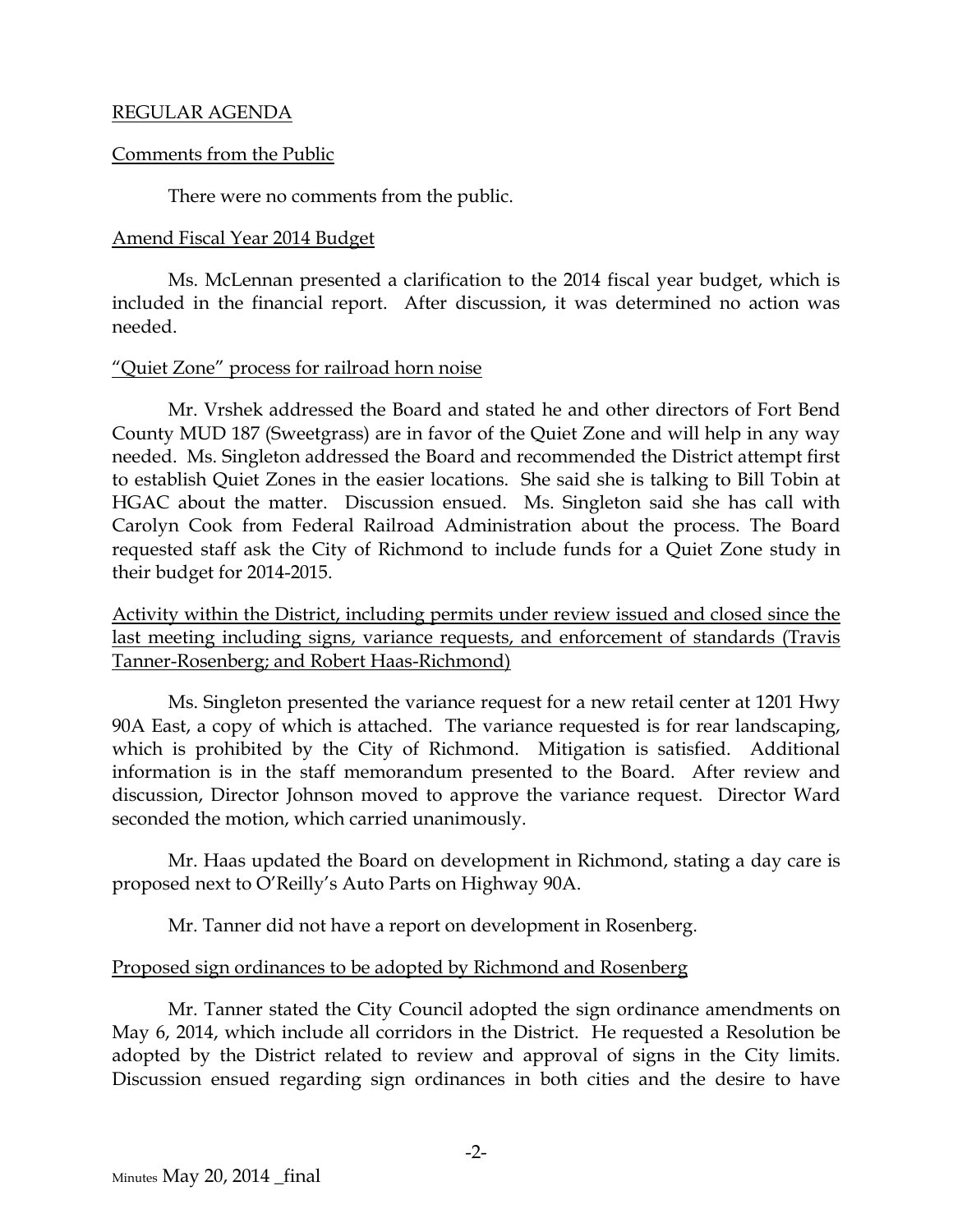identical standards. Mr. Tanner will present additional information regarding a Resolution or Agreement between Rosenberg and the District.

### Review appointments and receive Committee Reports and approve Resolution in support of 36A Coalition requesting TxDOT funding

Ms. Leach stated there was nothing to report on the Highway 90A Corridor.

Director Ward stated that Ron Ewer agreed to chair the US 59/I69 corridor committee and Ms. Singleton stated that Richard Fields agreed to chair the State Highway 36 corridor committee. Director Ray stated he will introduce Ms. Singleton to Susanne Lohr to chair the FM 359 corridor committee. Director Johnson will talk to Ms. Amy Norsworthy to chair the FM 762 corridor committee.

Ms. Singleton reviewed a Resolution in Support of the Initiatives of the Highway 36A Coalition. After review and discussion, Director Ward moved to approve the Resolution in Support of the Initiatives of the Highway 36A Coalition and direct that the Resolution be filed appropriately and retained in the District's official records. Director Johnson seconded the motion, which passed by unanimous vote.

### Report and comments from Advisory Board members

There was no discussion on this agenda item.

## Report from Directors and District Consultants Regarding Events and Activities Attended During the Month

Director Ray reported a conversation with a Rosenberg City Councilman regarding trees under the CenterPoint lines on the Aldi tract. Mr. Tanner stated the City of Rosenberg will specifically consider power line locations for all future plan reviews. Ms. Singleton stated the District should consider types of trees also from a water needs perspective. Ms. Singleton noted she discussed this issue with Richard Fields.

<span id="page-2-0"></span>Ms. Singleton and Ms. Kanack presented and discussed a flyer on the City of Rosenberg's Business Assistant Grant Program for exterior improvements.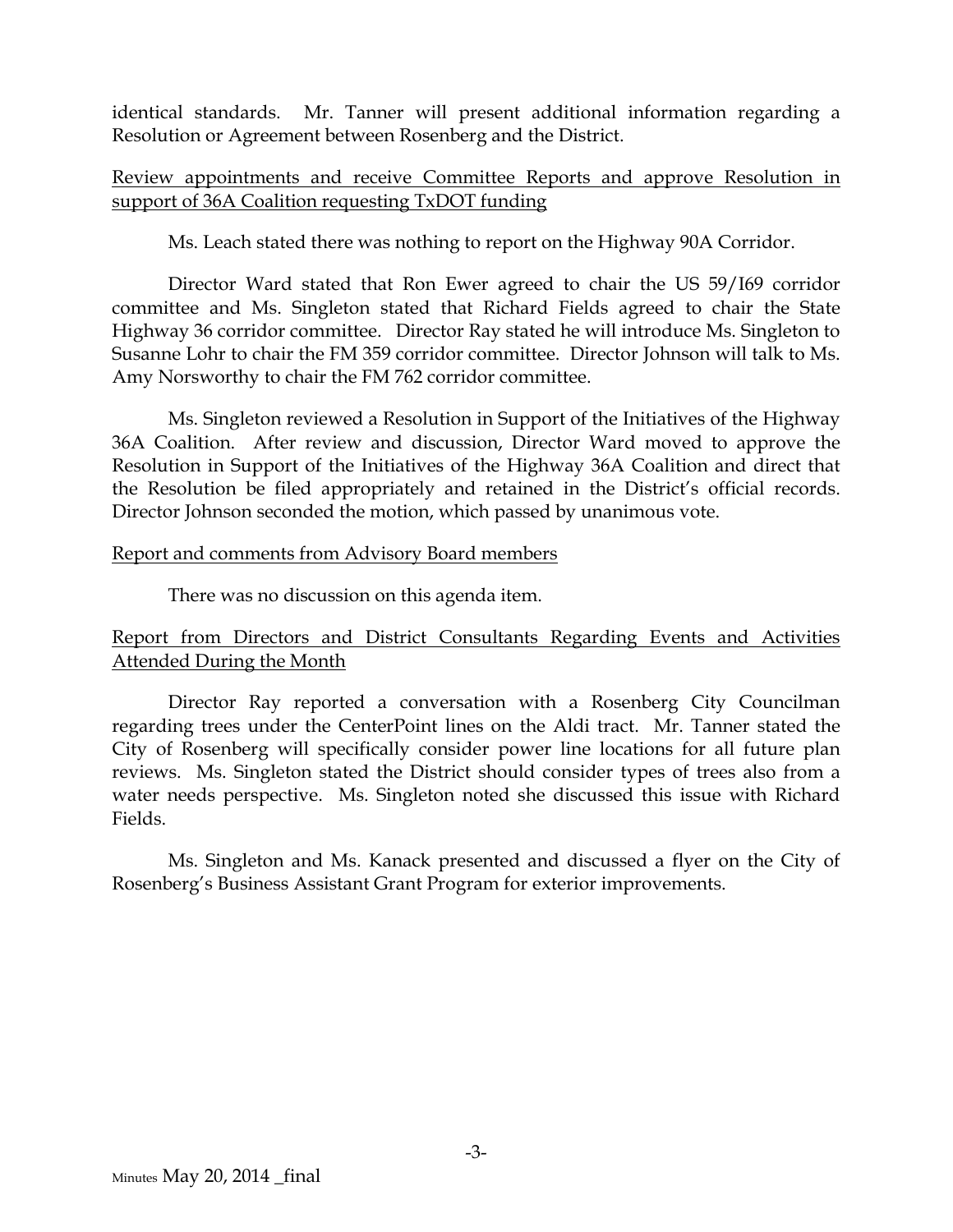### Report from Executive Director on outstanding and pending District business and plan for involving District businesses

Ms. Singleton suggested potential dates and times for a special planning session. The Board agreed on June 18 at 2:00 p.m. Ms. Singleton will invite all Advisory Committee members and chairs of the corridor committees. It was noted the meeting is open to the public.

Ms. Singleton then suggested a schedule for variance submittals and approvals. Mr. Tanner and Mr. Haas supported the suggestion. After review and discussion, Director Ward moved to adopt the recommended schedule. Director Johnson seconded the motion, which was unanimously approved. A copy of the adopted schedule is attached.

### Adjournment

Director Ward moved to adjourn the meeting. Director Johnson seconded the motion, which carried unanimously.

> <span id="page-3-0"></span>Lane Ward **Secretary** West Fort Bend Management District

(SEAL)